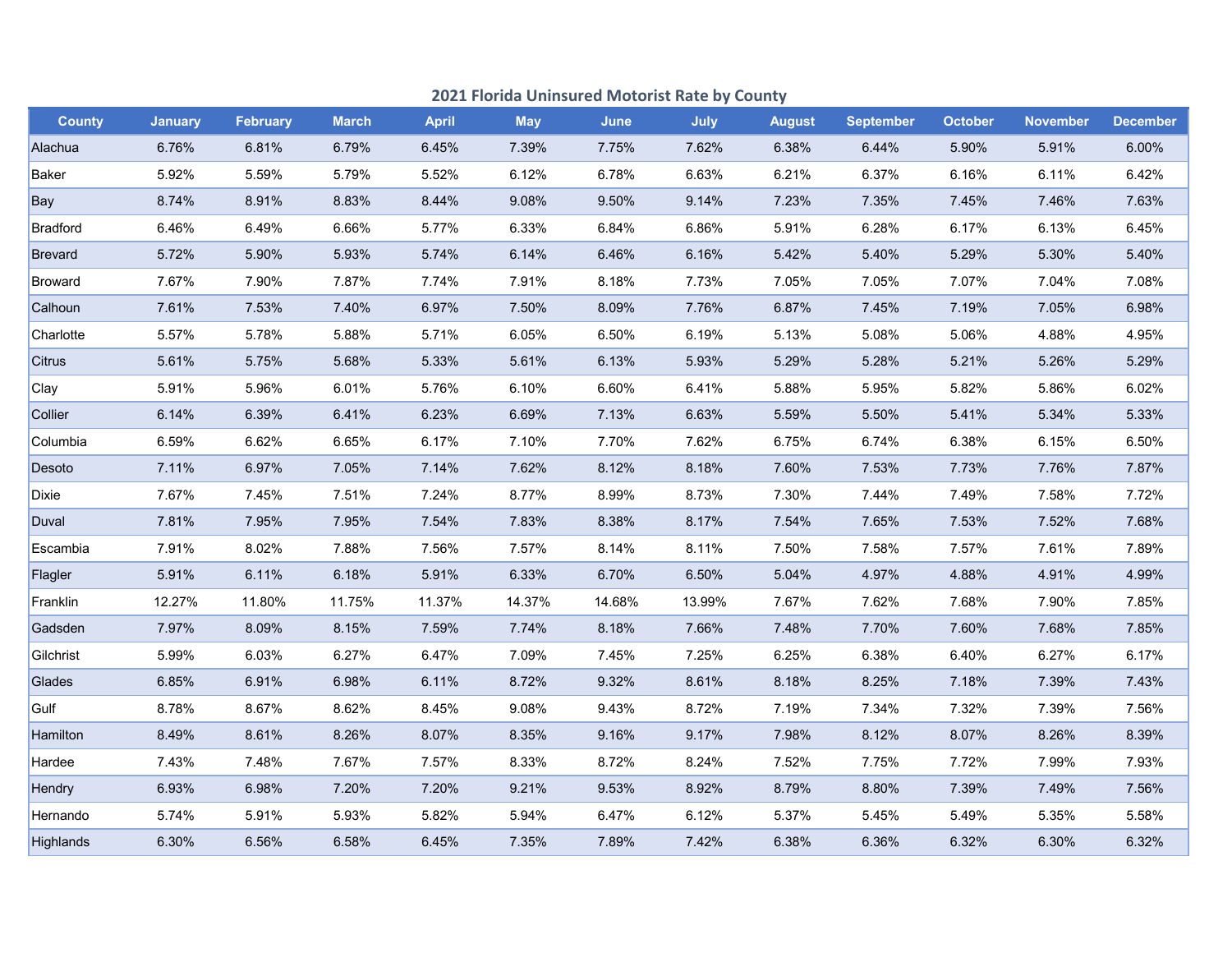|               | 2021 Florida Uninsured Motorist Rate by County |                 |              |              |            |             |             |               |                  |                |                 |                 |
|---------------|------------------------------------------------|-----------------|--------------|--------------|------------|-------------|-------------|---------------|------------------|----------------|-----------------|-----------------|
| <b>County</b> | <b>January</b>                                 | <b>February</b> | <b>March</b> | <b>April</b> | <b>May</b> | <b>June</b> | <b>July</b> | <b>August</b> | <b>September</b> | <b>October</b> | <b>November</b> | <b>December</b> |
| Hillsborough  | 7.00%                                          | 7.19%           | 7.27%        | 7.00%        | 7.18%      | 7.65%       | 7.34%       | 6.51%         | 6.57%            | 6.53%          | 6.51%           | 6.61%           |
| Holmes        | 7.30%                                          | 7.17%           | 7.27%        | 6.90%        | 7.64%      | 8.55%       | 8.50%       | 7.84%         | 8.12%            | 7.66%          | 7.42%           | 7.24%           |
| Indian River  | 6.55%                                          | 6.71%           | 6.72%        | 6.61%        | 7.34%      | 7.65%       | 7.34%       | 5.55%         | 5.50%            | 5.49%          | 5.45%           | 5.53%           |
| Jackson       | 6.93%                                          | 6.99%           | 7.07%        | 6.76%        | 7.07%      | 7.61%       | 7.35%       | 7.02%         | 7.08%            | 7.16%          | 7.06%           | 7.14%           |
| Jefferson     | 9.75%                                          | 9.40%           | 9.47%        | 9.35%        | 8.76%      | 9.42%       | 9.44%       | 8.64%         | 8.82%            | 8.84%          | 8.80%           | 8.88%           |
| Lafayette     | 6.39%                                          | 6.51%           | 6.42%        | 6.02%        | 7.38%      | 8.15%       | 7.81%       | 6.93%         | 6.64%            | 6.10%          | 6.19%           | 6.12%           |
| Lake          | 5.63%                                          | 5.82%           | 5.84%        | 5.52%        | 5.94%      | 6.41%       | 6.07%       | 5.30%         | 5.28%            | 5.14%          | 5.10%           | 5.24%           |
| Lee           | 6.39%                                          | 6.63%           | 6.66%        | 6.51%        | 6.88%      | 7.38%       | 6.91%       | 6.01%         | 6.01%            | 5.97%          | 5.94%           | 6.04%           |
| Leon          | 6.70%                                          | 6.79%           | 6.78%        | 6.33%        | 7.03%      | 7.45%       | 7.20%       | 6.40%         | 6.45%            | 6.16%          | 6.17%           | 6.31%           |
| Levy          | 7.28%                                          | 7.28%           | 7.43%        | 7.07%        | 7.86%      | 8.23%       | 7.87%       | 6.85%         | 7.17%            | 7.23%          | 7.24%           | 7.38%           |
| Liberty       | 6.66%                                          | 6.74%           | 6.82%        | 6.69%        | 7.05%      | 7.30%       | 7.49%       | 6.69%         | 6.63%            | 6.27%          | 6.26%           | 6.41%           |
| Madison       | 7.85%                                          | 7.78%           | 7.55%        | 6.89%        | 7.09%      | 7.55%       | 7.37%       | 6.68%         | 6.82%            | 6.72%          | 6.89%           | 6.99%           |
| Manatee       | 6.64%                                          | 6.82%           | 6.83%        | 6.75%        | 6.91%      | 7.27%       | 6.95%       | 5.88%         | 5.91%            | 5.91%          | 5.80%           | 5.82%           |
| Marion        | 6.65%                                          | 6.73%           | 6.69%        | 6.21%        | 6.91%      | 7.36%       | 7.13%       | 5.92%         | 5.94%            | 5.80%          | 5.75%           | 5.98%           |
| Martin        | 5.99%                                          | 6.10%           | 6.14%        | 6.09%        | 6.54%      | 6.85%       | 6.49%       | 5.11%         | 5.22%            | 5.06%          | 5.04%           | 5.06%           |
| Miami-Dade    | 7.84%                                          | 8.06%           | 8.04%        | 8.01%        | 7.83%      | 7.95%       | 7.38%       | 6.75%         | 6.76%            | 6.78%          | 6.71%           | 6.86%           |
| Monroe        | 9.06%                                          | 9.08%           | 9.04%        | 9.04%        | 10.29%     | 10.49%      | 10.02%      | 6.57%         | 6.54%            | 6.54%          | 6.52%           | 6.61%           |
| Nassau        | 5.85%                                          | 6.05%           | 6.13%        | 5.87%        | 6.05%      | 6.56%       | 6.35%       | 5.68%         | 5.76%            | 5.65%          | 5.74%           | 5.71%           |
| Okaloosa      | 7.44%                                          | 7.55%           | 7.49%        | 7.43%        | 7.62%      | 7.98%       | 7.90%       | 7.13%         | 7.28%            | 7.23%          | 7.23%           | 7.40%           |
| Okeechobee    | 6.81%                                          | 7.03%           | 6.99%        | 6.91%        | 8.33%      | 8.66%       | 8.29%       | 7.85%         | 7.81%            | 7.39%          | 7.61%           | 7.48%           |
| Orange        | 7.16%                                          | 7.41%           | 7.45%        | 7.10%        | 7.25%      | 7.72%       | 7.39%       | 6.66%         | 6.69%            | 6.62%          | 6.63%           | 6.75%           |
| Osceola       | 7.01%                                          | 7.20%           | 7.24%        | 7.09%        | 7.04%      | 7.54%       | 7.21%       | 6.50%         | 6.56%            | 6.65%          | 6.73%           | 6.84%           |
| Palm Beach    | 7.24%                                          | 7.46%           | 7.44%        | 7.35%        | 7.59%      | 7.96%       | 7.43%       | 6.71%         | 6.74%            | 6.75%          | 6.75%           | 6.83%           |
| Pasco         | 5.55%                                          | 5.78%           | 5.83%        | 5.63%        | 5.64%      | 6.35%       | 5.92%       | 5.31%         | 5.33%            | 5.33%          | 5.28%           | 5.35%           |
| Pinellas      | 6.03%                                          | 6.23%           | 6.26%        | 6.05%        | 6.26%      | 6.69%       | 6.40%       | 5.58%         | 5.58%            | 5.53%          | 5.48%           | 5.59%           |
| Polk          | 6.68%                                          | 6.79%           | 6.81%        | 6.49%        | 6.85%      | 7.35%       | 7.06%       | 6.40%         | 6.41%            | 6.35%          | 6.36%           | 6.46%           |
| Putnam        | 8.22%                                          | 8.11%           | 8.06%        | 7.54%        | 8.02%      | 8.44%       | 8.36%       | 6.91%         | 6.97%            | 6.99%          | 6.84%           | 7.12%           |